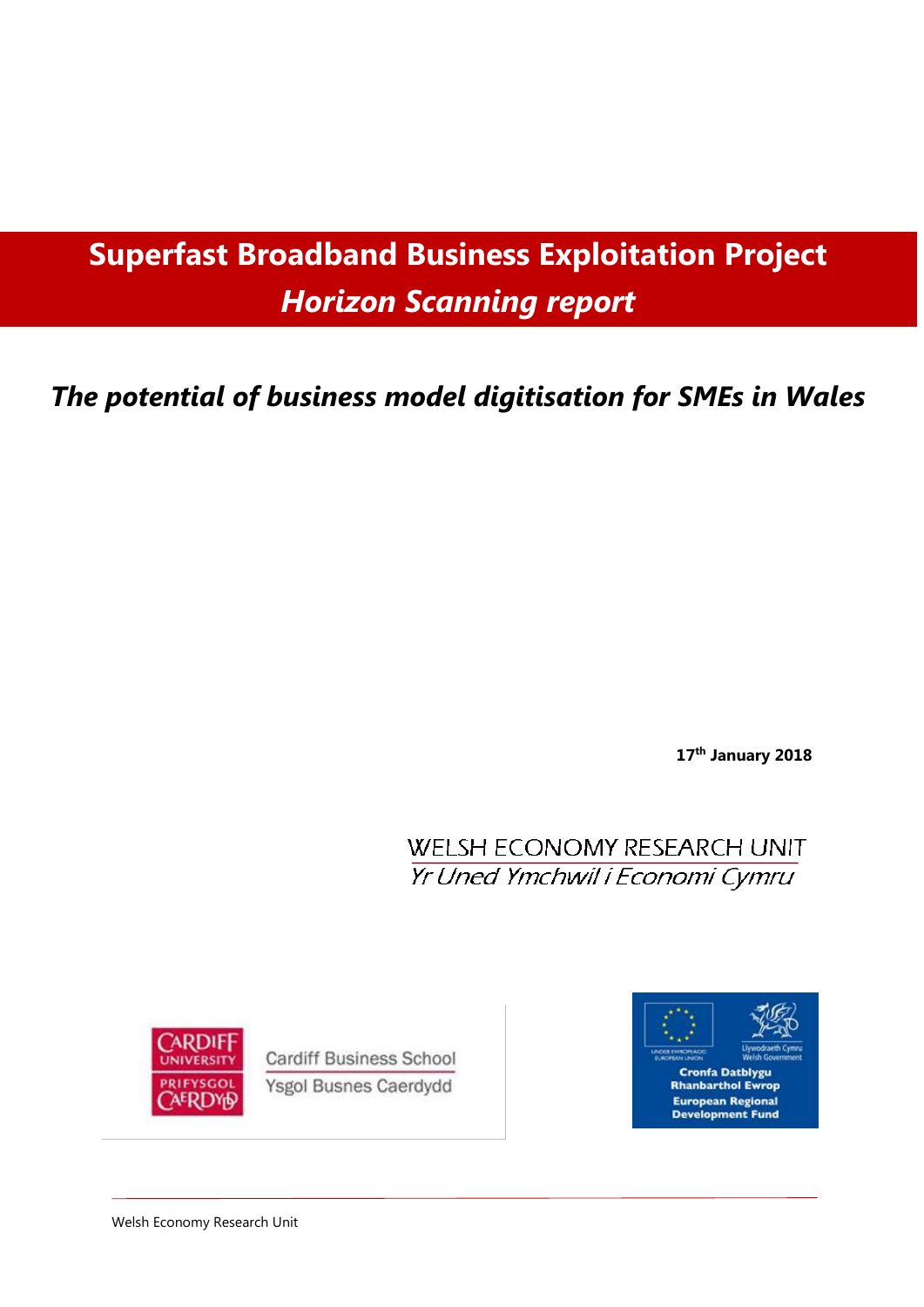## **Contents**

| $2^{\circ}$    |  |
|----------------|--|
| 2.1            |  |
| 2.2            |  |
| 2.3            |  |
| 2.4            |  |
| 3 <sup>1</sup> |  |
|                |  |
| 5              |  |
|                |  |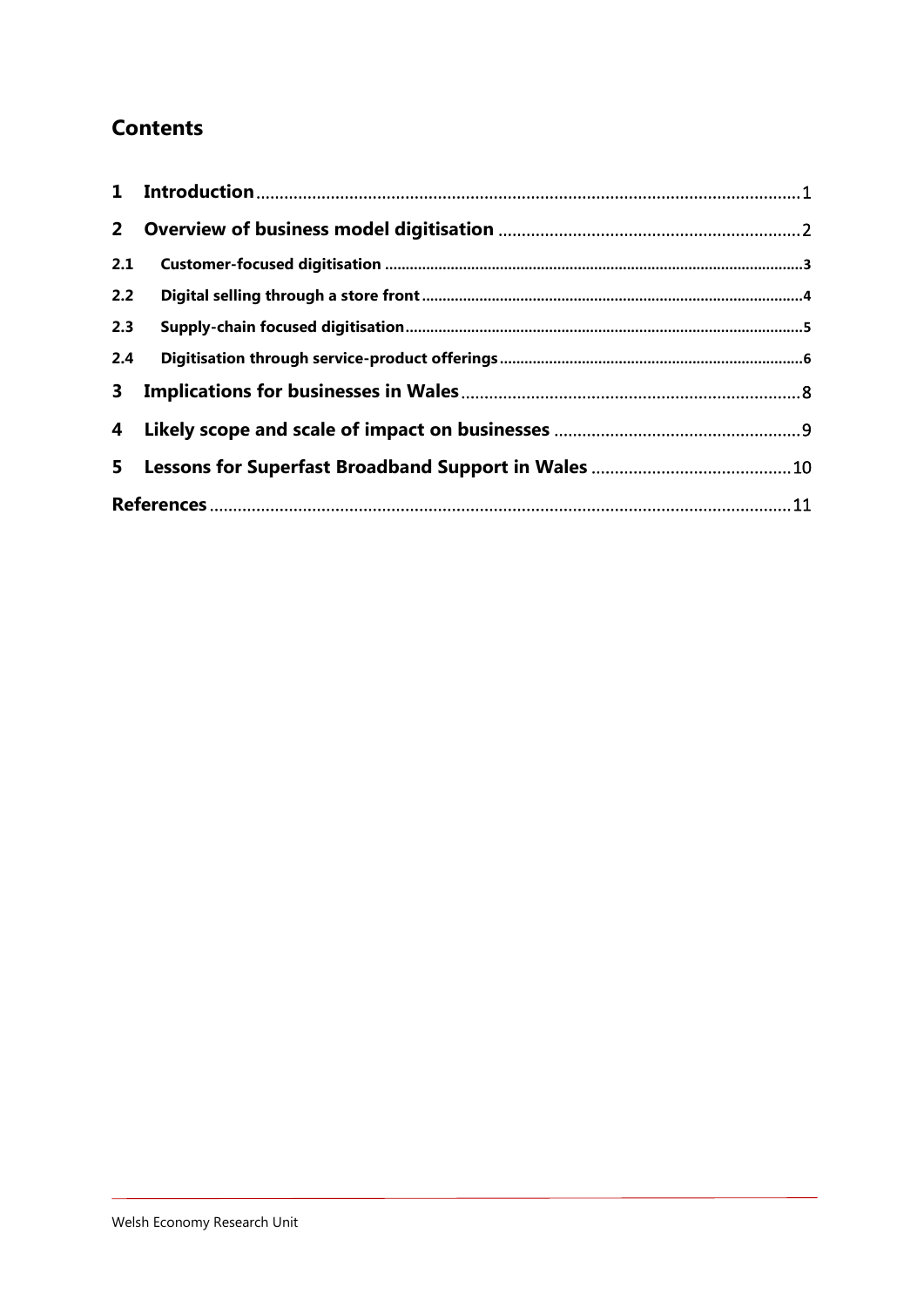## <span id="page-2-0"></span>**1 Introduction**

Cardiff University is undertaking research in association with the Welsh Government's superfast broadband Business Exploitation (SFBBE) programme, over the period 2016-2020. This research examines the economic impacts associated with business adoption and use of superfast broadband enabled digital technologies.

The Horizon scanning series of reports are designed to raise awareness of challenges and opportunities associated with new and emerging digital technologies in Wales. They seek to inform the work of the SFBBE programme, and to stimulate discussion about the response of Wales to the emergence of technologies enabled by superfast broadband.

With the increasing digitisation of the economy, there is much talk about the evolving nature of business models to match this change in the way business is done. A business model describes the key components of a given business – how it operates, how it makes money, and how it interacts with the market. It is a term particularly used in the realms of e-business, where how the business operates is often as important as the 'product' that it sells. Indeed, business models are even patentable: Amazon has a patent for the 'one-click purchase' concept (Rappa, 2002).

This would suggest that in this increasingly digital world there are opportunities to be seized for all businesses, including SMEs, who can create a unique business model that contributes to growth. These changes in business model can come in a number of forms: servitisation, when value is added to a product by adding associated services, or replacing a product with a digital service; through ecommerce where commercial transactions are conducted electronically over the internet; or the creation of a digital storefront which is a website that offers goods and/or services. Furthermore, supply chain relationships can be transformed with digitised stock taking, delivery tracking, and other advanced processes.

This paper is the second in a series of Horizon Scanning outputs and will discuss the implications of the digitisation of business models. All such papers are available on the Cardiff Business School website[: http://www.cardiff.ac.uk/superfast-broadband-project.](http://www.cardiff.ac.uk/superfast-broadband-project)

The author of this paper is Laura Norris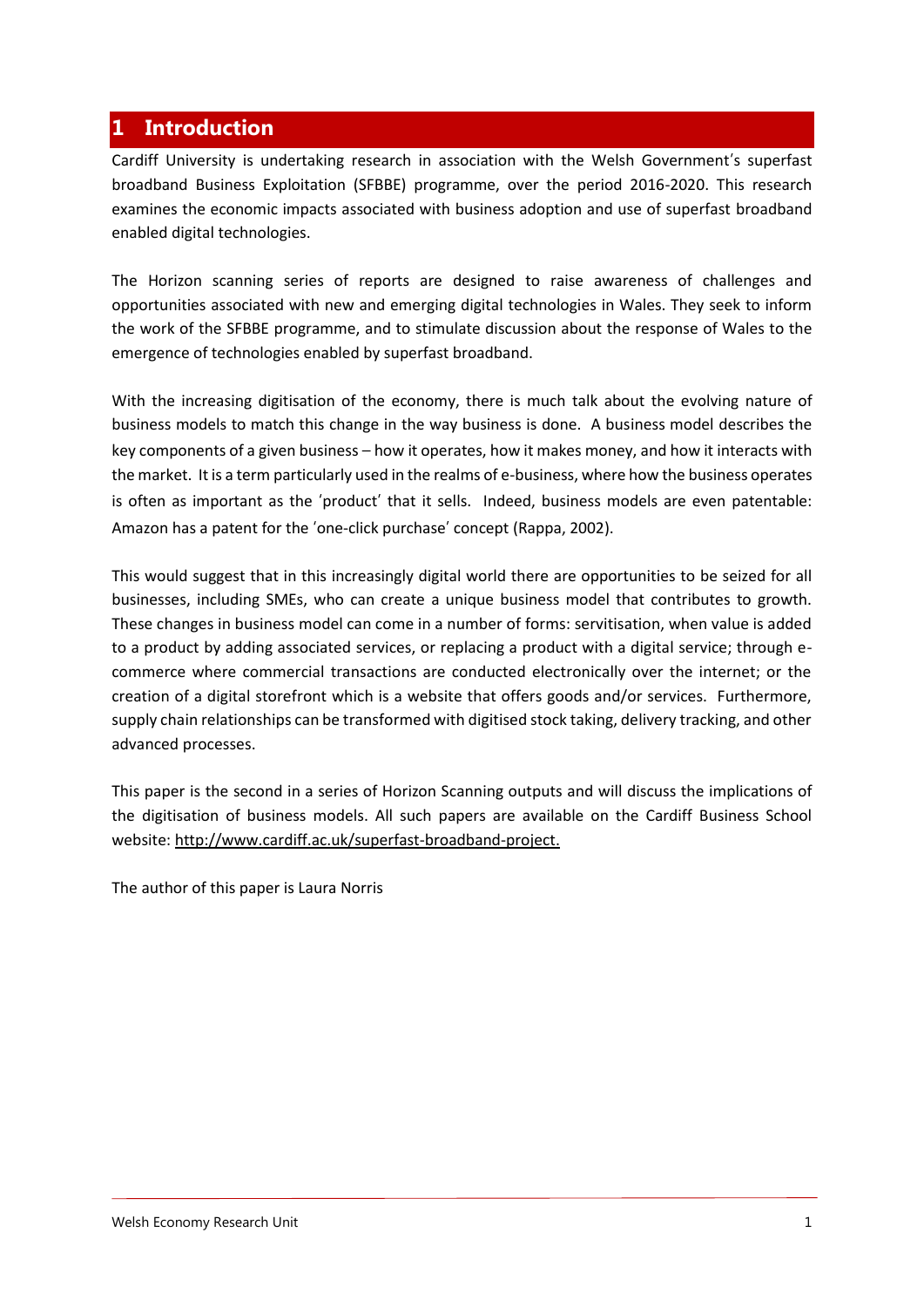## <span id="page-3-0"></span>**2 Overview of business model digitisation**

In considering how business models may impact a business' interaction with digital technology and the internet more broadly, consideration must be given to what a business model entails.

Chesborough and Rosenbloom (2002) define that a business model:

- Highlights the value created for the user by the particular product, service, or business activities;
- Identifies the audience and market segment who will find this technology useful, and specifies how revenue will be generated from the product or service;
- **•** Defines the process by which the product or service will be distributed and the complementary assets that are needed to support this. This can include such things as after-sales services or technical support;
- Details the tools the firm will use to be paid for the service or product: Paypal, direct payment system on website, or other e-commerce options;
- Includes an estimate of the cost of this structure and potential for profit;
- **•** Describes how the firm links with suppliers and customers, and highlights the position of the firm within this network of organisations;
- **Estimates the cost structure and profit potential;**
- Formulates a strategy by which the firm, who has created the new product, will gain and hold an advantage over competitors.

Significantly, a product or service has no true value until it is commercialised in some way via a business model. Indeed, the same item can be commercialised via two different business models and have two different outcomes and return on investment. Some assert that a mediocre technology backed by an excellent business model is likely to be more valuable than an excellent technology backed by a mediocre business model (Teece, 2010).

Business theory emphasises the importance of pursuing projects that fit within the business model and way of 'doing things'. There is, however, an increasingly wide range of literature that emphasises that a business should be adaptive to the changing economy brought about by the advent of digital technology. Studies highlight numerous opportunities that were missed by businesses due to the digital technology or way of providing a product being outside their core business plan. Blockbuster Video is an example, once a staple of the high street offering videos and DVDs it was eclipsed by the online and digital offer of LoveFilm and Netflix, amongst others. So whilst it is important to know 'what you do and how you do it', a business model must allow experimentation and not remain closed to other opportunities.

*"The question is: why don't more organizations conduct such experiments, to probe for potential new business models before the time comes when external [digital] innovations render their traditional ones redundant?*

*The immediate answer is that businesses face significant barriers to business model experimentation" (Chesborough, 2010).*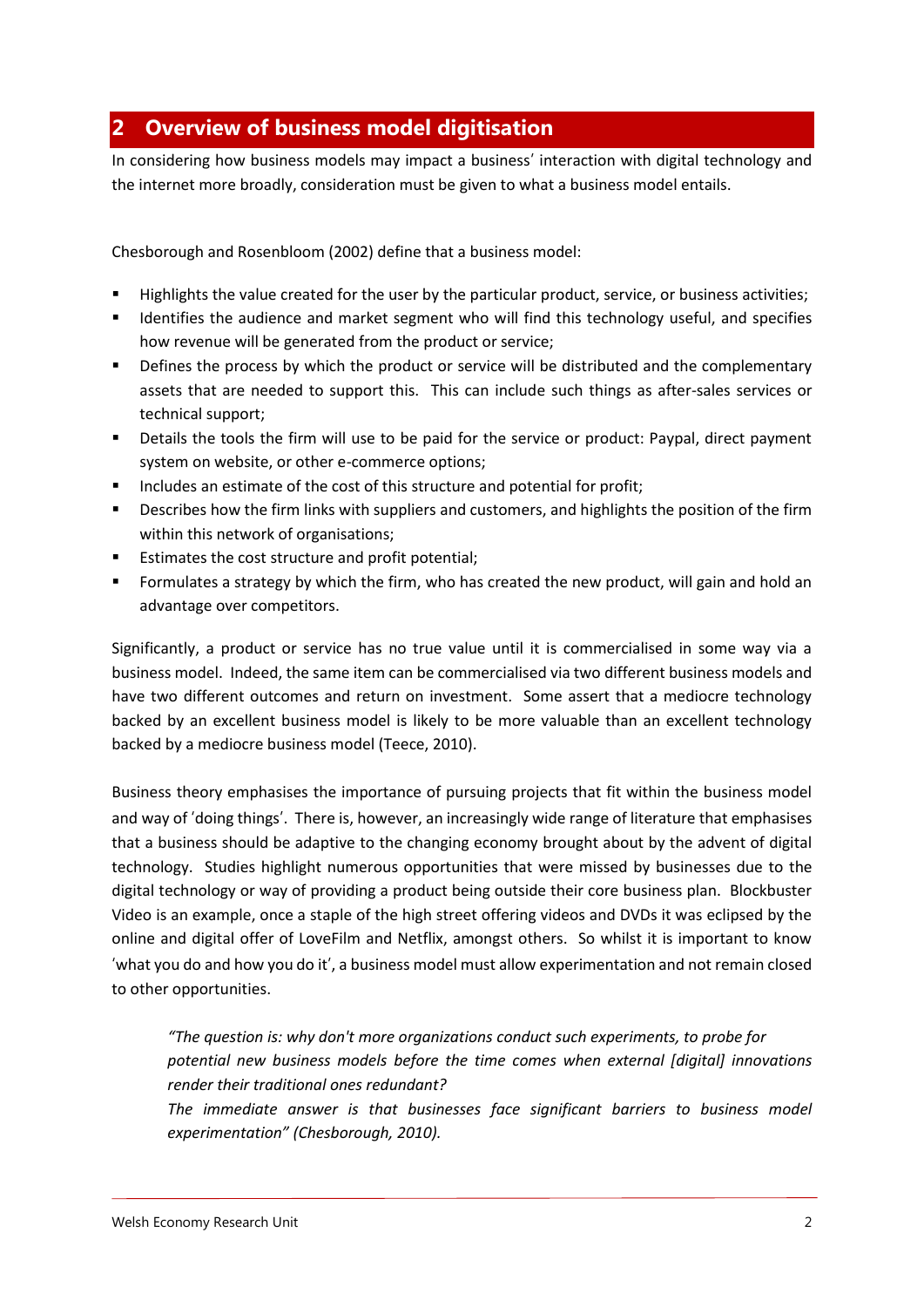These barriers may be a lack of resource, a desire to 'stick to what we know', or insufficient horizon scanning, among others. It has been suggested that through the use of diagrams such as Figure 1, firms are able to assess new potential projects or products against their existing business model. This then allows them to question whether it does indeed fit in with the overall strategy of the business, and also where the business would then sit within the supply chain and its relation with customers.



#### **Figure 1. A stylised business model**

Source:http://bussiness-model-design.blogspot.com/2005/11/what-is-bussiness-model.html

Much of the market is currently characterised by strong innovations in business models, this is largely due to the advent of new digital technology and levels of connectivity. Figure 1 highlights the two key foci of a business model that combine to make the value proposition: customer-focused activities, or supply-chain focused activities. Utilising digital technology it is possible to digitise the business offer by either focusing on what customers value, such as knowledge and specialised skills; or transforming the operating model and interaction with the supply chain – including digital stock taking among other activities; or, undertaking a combination of both approaches (Berman, 2012). This means that intangible goods such as specialised skills, knowledge, and the ability to implement new ways of operating have become more valued. The next section of this report will consider the implications of digitising the customer-focused and supply-chain focused activities within the business.

#### <span id="page-4-0"></span>**2.1 Customer-focused digitisation**

It is generally accepted that most businesses will not start at 'zero' within the digital economy - many will have web sites. It has been established that even businesses that are primarily in 'physical' industries have a lot to gain from introducing digital services as part of its online presence; increasingly customers and members of the supply chain will search first for suitable businesses online. Without a digital presence, a business is reliant on personal recommendations. However, the SFBBE case study of [Sean Carr Lining Technology Ltd](http://www.cardiff.ac.uk/superfast-broadband-project/case-studies/sean-carr-lining-technology-ltd) highlights how even for a business that relies on personal recommendations, a website provides potential customers an opportunity to fact-check and estimate the professionalism of the business.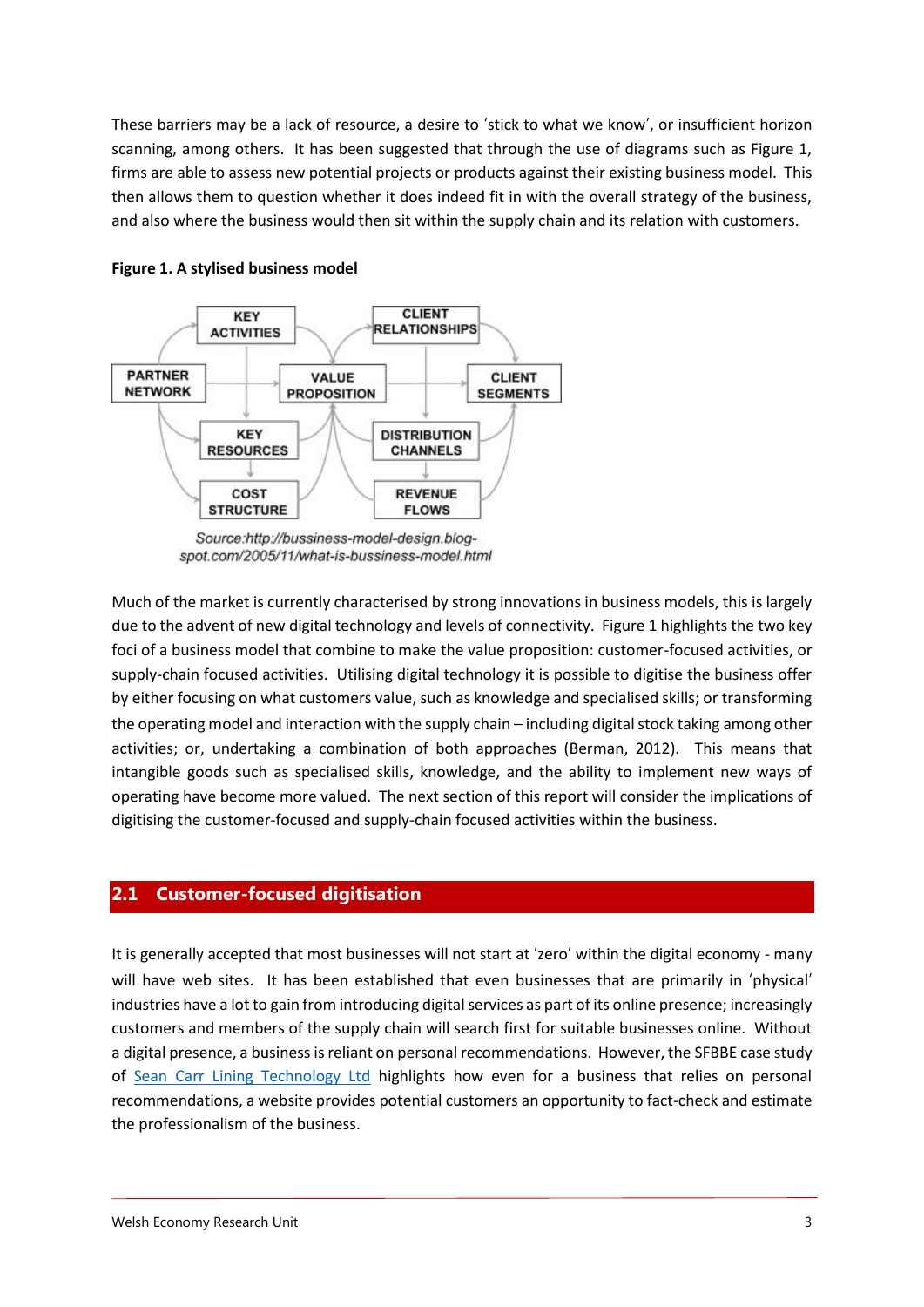*"In the new digital marketplace, consumers are using mobile, interactive tools to become instant experts on product and service offerings and their relative merits as they decide who to trust, where to make their purchases and what to buy. At the same time, businesses are undertaking their own digital transformations, rethinking what customers value most and creating operating models that take advantage of what's newly possible for competitive differentiation (Berman, 2012)".* 

It is important to recognise that customers now have a range of choices that are not influenced by traditional marketing. Social networks, online reviews and blogs are all sources of influence for final purchase choice; these habits have become the choice of both private and business customers. Therefore, part of the development of a business' online presence could include features like a Facebook page which allows customers to provide reviews, and a weekly or monthly blog showing activities that have been undertaken. This could eventually progress to improved customer service with 'online conversations' and digital supply chain tracking. The addition of modular advice such as online quotations, or a 'virtual receptionist' where appointments can be made through online portals, could also be considered. This presents the possibility to change the way a business interacts with customers and offers much potential across many sectors (Johann et al., 2016).

#### <span id="page-5-0"></span>**2.2 Digital selling through a store front**

There are a number of ways in which a business can create a store front and trade digitally. One option is to offer products for sale such as parts or equipment, customers are then able to purchase through an e-commerce capability built in to the website. Another option is to utilise a trading website such as eBay to sell goods. A SFBBE case study  $-$  [Recycle Scooters](http://stores.ebay.co.uk/Recycle-Scooters) - advocates this option when the business' products are shipped worldwide and are not a standardised size, as the development of a bespoke e-commerce software package can be costly.

Furthermore, the business' digital storefront may not offer physical products, instead selling digital files such as books, 'how to guides', or music. One of the most successful and innovative online digital sale models was that of Radiohead. The band offered an album online with a 'pay what you want' model, and it is reported that the band made more money than any other album in this way. Likewise, there are examples of 'bloggers' who sell digital products through their blog, either directly embedding the store in their website or by creating a separate identity. This is found typically in the food, health and fitness industry, but it is a model that could be applicable if the business is able to offer expert advice in an area.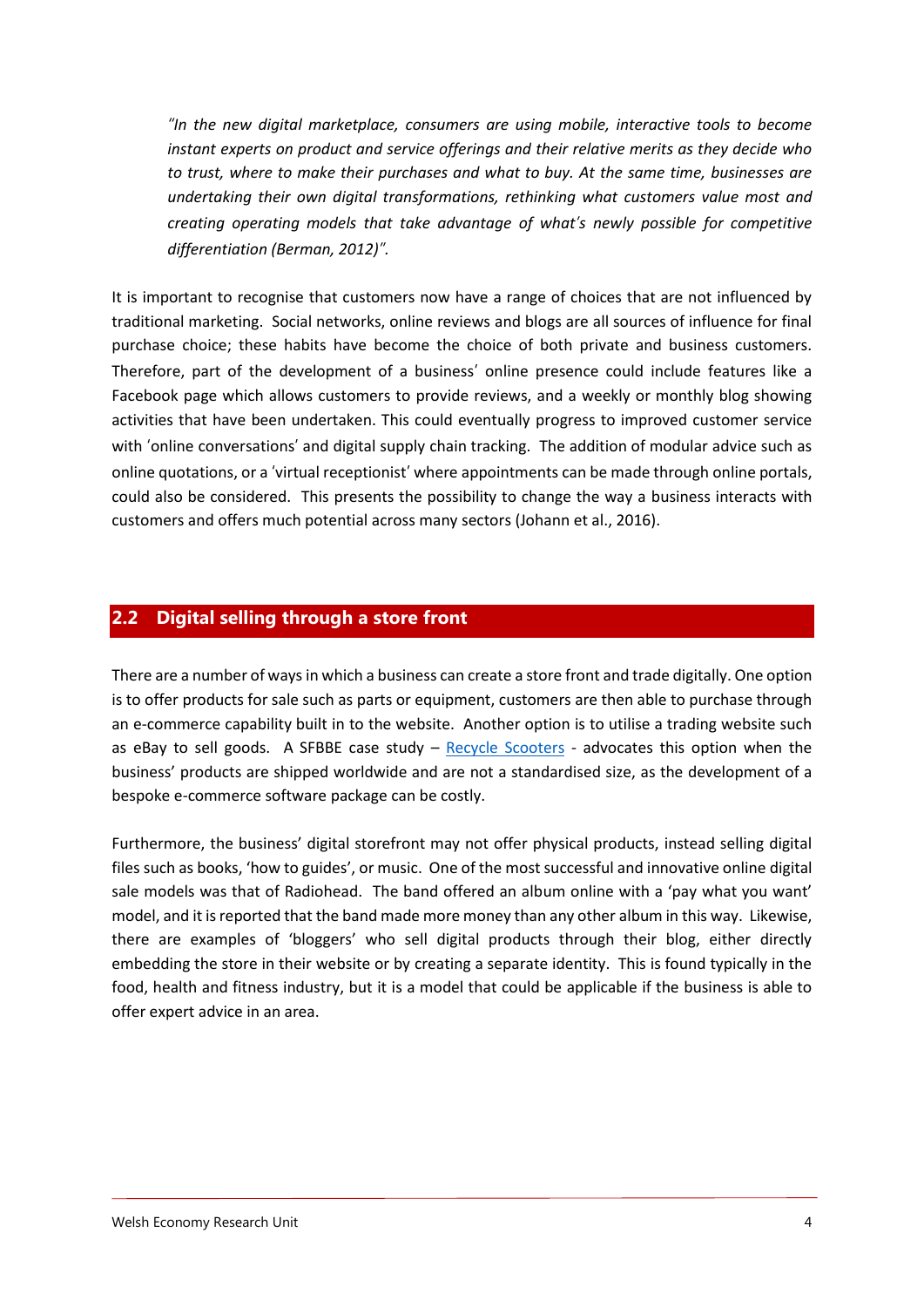#### <span id="page-6-0"></span>**2.3 Supply-chain focused digitisation**

Digitisation of the supply chain essentially focuses on conducting functions of the business online; it can lead to improved communication and record keeping as data and information is shared digitally. Furthermore, it enables straightforward tracking of orders and deliveries and means that the supply chain is able to work more cohesively.





Figure 2 concisely highlights that alongside big data analytics, digital supply chain strategy is considered to be particularly disruptive. Supply chain management is the control of delivering and producing products or services within the value chain (Sherer, 2005). This goes beyond the activities of a single business and involves activities that has businesses considering how they can create value through a network of relationships with key firms (Kothandaraman and Wilson, 2001).

*"Firms work together in supply chains, but seek to maximize their individual power to capture greater value for themselves" (Peppard and Rylander, 2006).*

Forbes in particular has paid great attention to the digitisation of the supply chain, with a report entitled "Digital Supply Chain—Are You Leading the Pack? Lessons From Companies That Derive the Most Value From Their Supply Chains" released in May 2017. This is available for download online, but the key lessons that emerge are: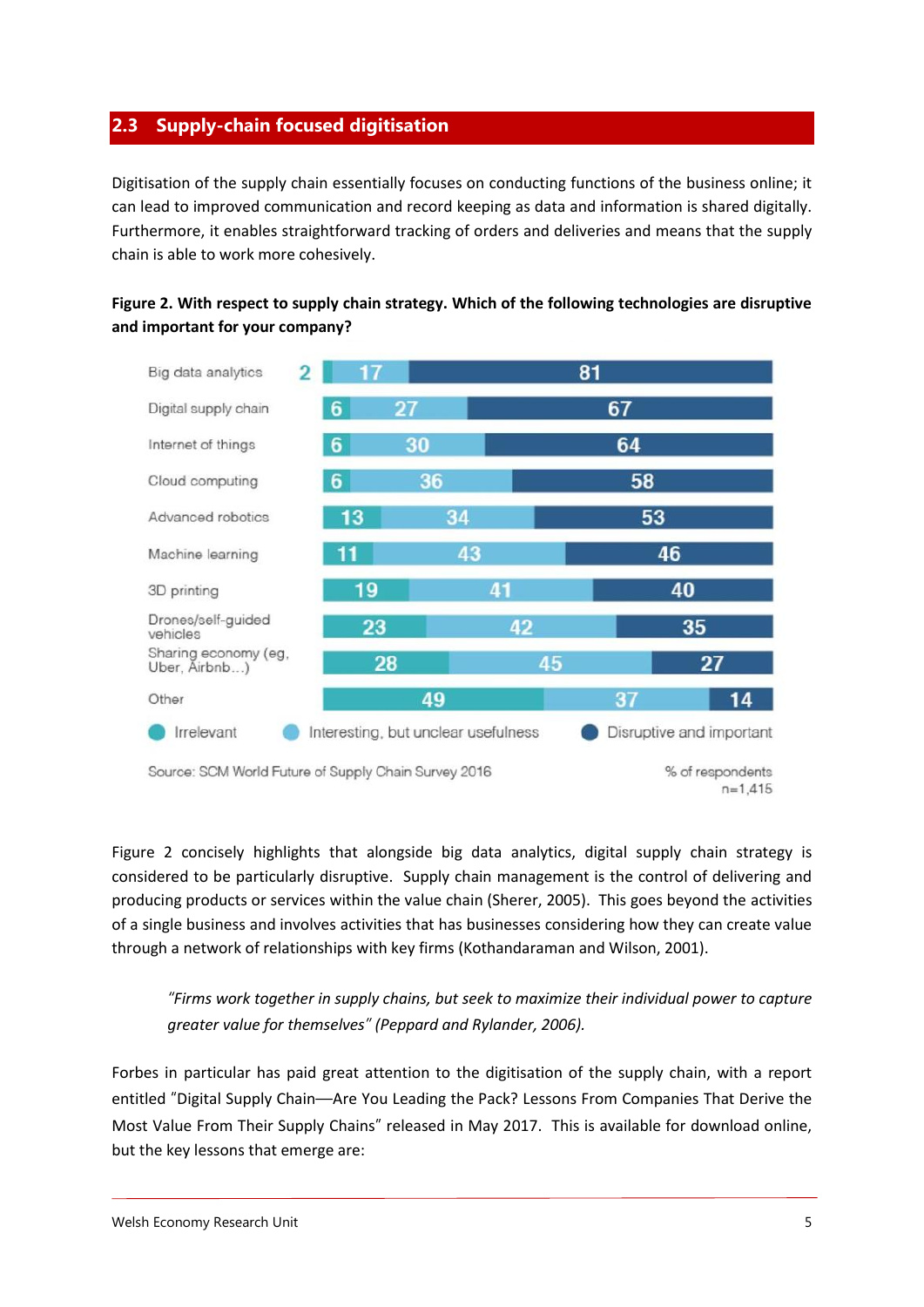- Be comprehensive when digitising your supply chain, make sure all links are connected by technology that works together. Integrate relevant functions in to the supply chain to detail the data flows.
- **EXT** Getting the most value from your supply chain does not solely centre on efficiency and cost savings, be sure to build a supply chain as the foundation for a new business model. "Start your digitization with the desired business outcome – and build your supply chain accordingly".
- Becoming focused on your customer is the most desired outcome of supply chain digitisation. When the core efforts of supply chain digitisation are taken care of, then become customer-centric – this will require agility, visibility, and data and analytics.
- Ensure that the CEO is a supply chain digitisation champion high profile support will help ensure success.
- **EXECT** Remember that supply chain digitisation is a long-term project, those companies that were particularly advanced in their digitisation within the report had a two-year action plan.

There are a number of key opportunities and threats with supply chain digitisation. Principally digital technologies allow the entire supply chain to "attain situational awareness and context-sensitive decision making" (Vendrell-Herrero et al., 2017). Firms can then use this awareness to change their position and power within the supply chain. In particular, improved communication with customers and other organisations can help contribute to dominance (Stabell and Fjeldstad, 1988) as firms that control the access to customers have bargaining power (Porter and Heppelman, 2014). This presents a great opportunity for many businesses, however, a cautionary tale if you are slow to act as nondominant firms may be forced to adopt the same technology as a dominant firm, ultimately locking them in to a relationship and making them technologically dependent (Hart and Saunders, 1997)

#### <span id="page-7-0"></span>**2.4 Digitisation through service-product offerings**

One of the most disruptive forms of digitisation comes in the form of servitisation where manufacturers are offering digital services that are directly linked to their products (Baines and Lightfoot, 2014). Servitisation from the perspective of the customer can lead to a customised overall experience that is more suitable for their needs (Baines, et al., 2007; Bettencourt and Brown, 2013) and provides an excellent opportunity to build loyal customer relationships (Tukker, 2004).

Servitisation is not only a new business model but a system of change within the business: strategic and operational processes must be changed to suit the new digital way of working. It is essential that the responsibility for this change is designated to specified staff with sufficient authority, a strong decision support system is needed to manage the transition to this new type of working. Decisionmakers must anticipate and manage the new ways of operating; this could lead to an evolution in workforce skills and a need to predict how sensitive this new way of working is to customer demands or misuse. Effective organisation of human resources to deliver the service is a fundamental element to customer satisfaction (Kowalkowski, 2011; Barquet et al., 2013). The skills and competences of the business' employees can create a competitive advantage that can be hard for other firms to replicate.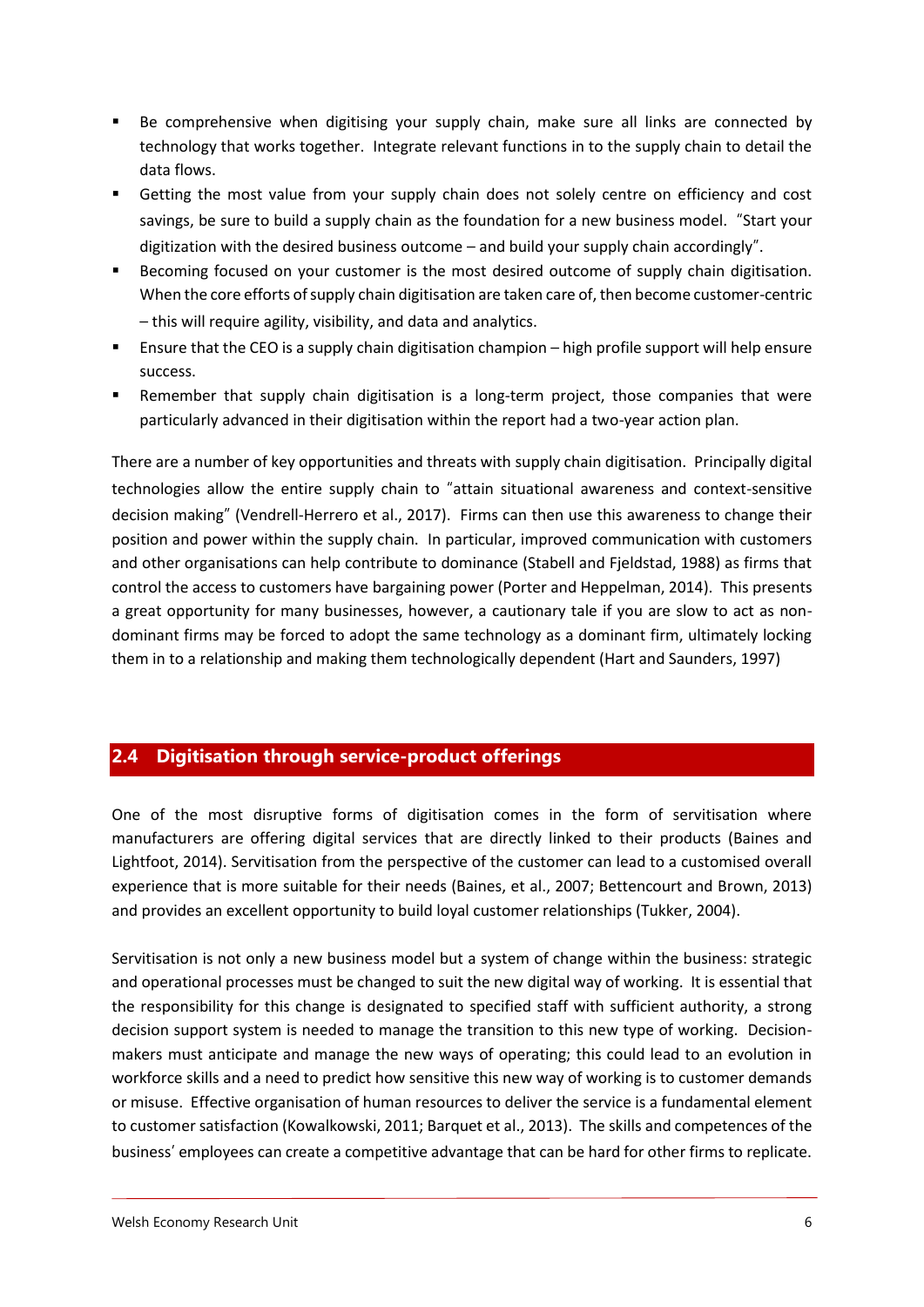In particular, decision makers will need to consider the 'frontier' between back and front office and the development of multi-skilled individuals, this is a requirement to have sufficient flexibility to meet workload variations (Chalal et al., 2017). For example, manufacturing staff may need the capability to act as front office service agents; this flexibility is needed to meet demand for high quality service offer. The business will also need to consider the training needs of its employees in order to be able to do this new kind of working.

It is, however, important to remember that a service-based business is labour intensive, and without proper consideration of its implementation can be difficult for SMEs to execute. Furthermore, customers may be reluctant to pay for extra services or have a 'service for free attitude' - this is often considered the first barrier for servitisation in an existing firm (Witell and Lofgren, 2013). In depth studies have been conducted of firms who achieved this change without taking on new staff, but the change was conducted through a highly planned process (Chalal et. Al, 2017).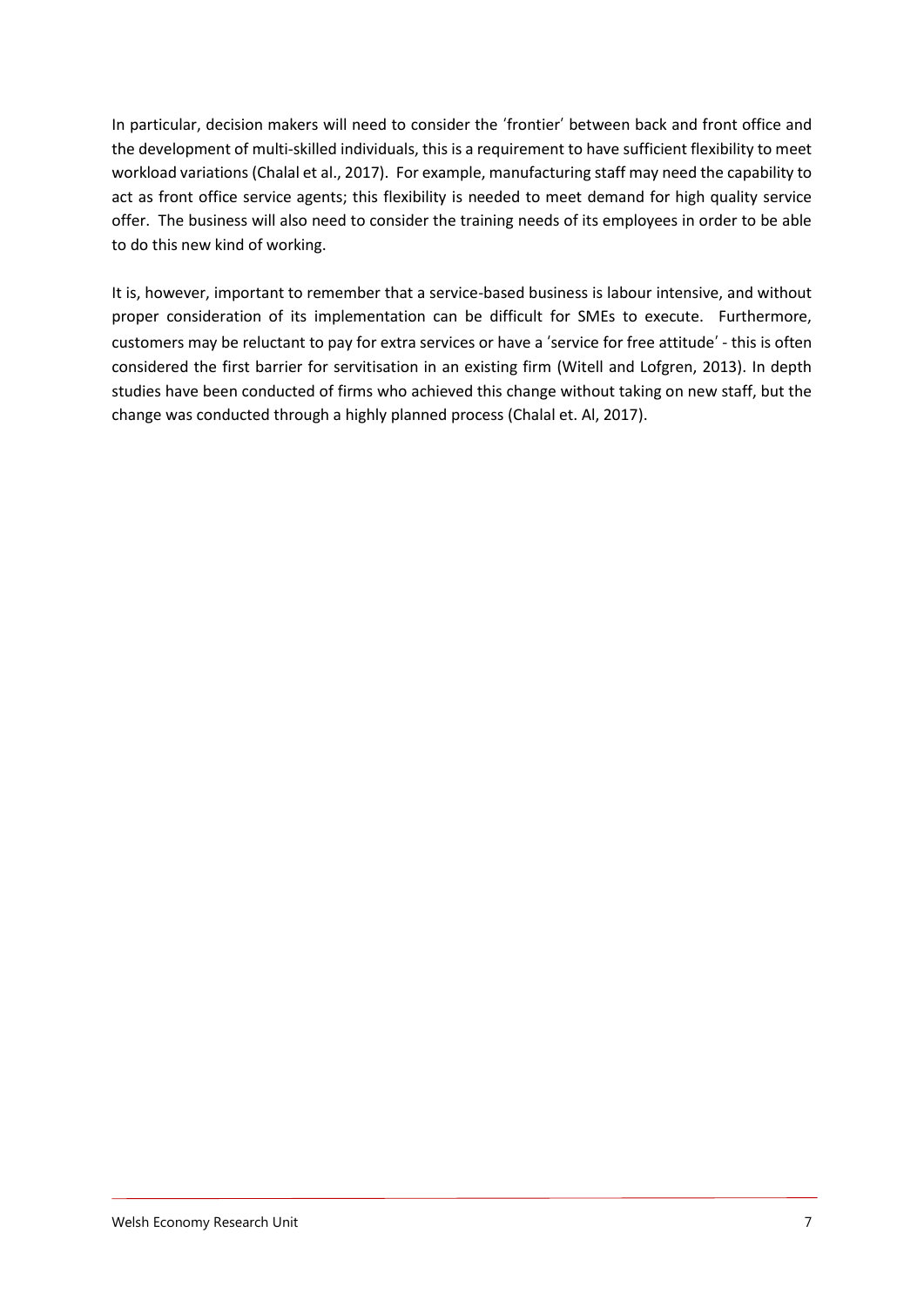#### <span id="page-9-0"></span>**3 Implications for businesses in Wales**

It is apparent that designing a business model that effectively takes advantage of the digital revolution has the potential to offer a great source of competitive advantage to firms in Wales. Indeed, SFBBE has found that 70% of surveyed businesses in Wales with access to superfast broadband have introduce new or significantly improved products in the last 2 years, it is not known if this was linked to a new business model. In comparison to 54% of businesses with standard broadband activities, it would seem that the speed of broadband is in itself a source of competitive advantage. However, SFBBE's case study research suggests that the reliability of connection is more important than 'top speed' in using digital technologies and packages. This would imply that a positive step is to consider business model development and implementation irrespective of the business' current broadband speed. Indeed, when considering the mix of business model development type, 25% of businesses innovated in products, 49% innovated in services and 22% in a mix of both. 45% of these new products and services were new to the market.

As highlighted previously, the first steps towards a firm's digitisation is an online presence, 88% of surveyed firms in Wales have a website, with a relatively even distribution across all sectors, firm size, and broadband type. Some 69% of these websites are managed in house, but there is, however, a tendency for medium firms (25 to 249 employees) to outsource this activity. Again, broadband type made little impact. Academic research has found a strong interaction between digitisation and servitisation, this perhaps suggests that following these first steps businesses in Wales may be likely to servitise. However, studies also indicate that the addition of services does not guarantee improved firm performance.

Businesses in Wales must remember that customers now have a range of mediums through which they can access digital media. Indeed, smartphone and tablet shipments surpassed PC shipments at the end of 2011, so in creating any digital storefront it is important to ensure that the site is accessible to mobile media. It may also be important to consider that these devices can determine location, opening up possibilities such as real-time discount voucher delivery if a customer is near the business' physical location.

However, in appreciating that customers are 'always connected' it is important to ensure that communication is controlled so that it does not become "a noisy, random, and border-line abusive user experience where notifications have become a tactic to steal our attention rather than enhance our lives" (Belsky, 2017). Furthermore, businesses cannot assume that the target demographic does not use social media, studies have shown that nearly as many 'baby boomers' use social media as 'millenials'.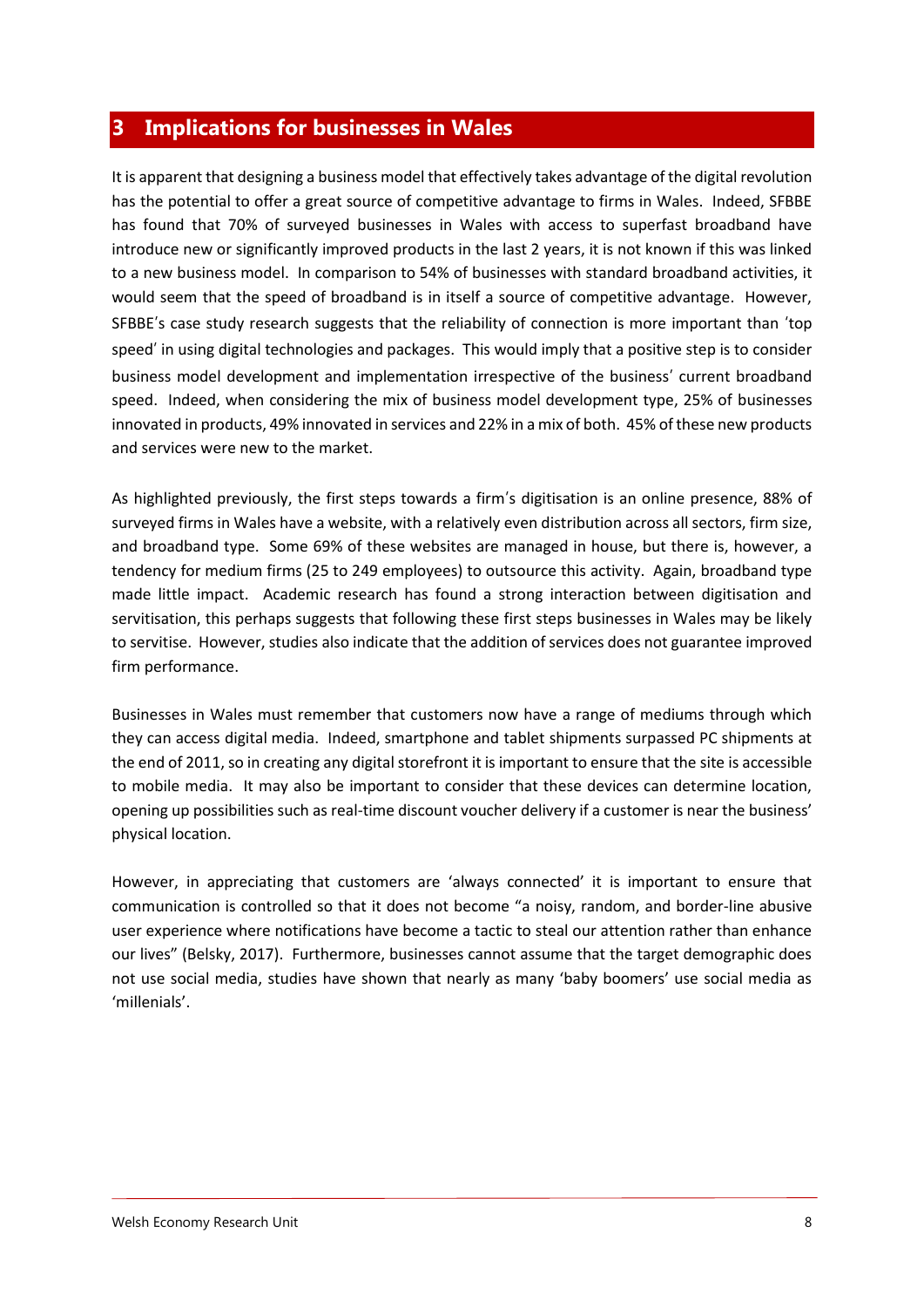## <span id="page-10-0"></span>**4 Likely scope and scale of impact on businesses**

It is clear that business model changes have significant potential to impact the future success and indeed, survival, of a business. Digitisation is viewed as the main driver for change in many sectors; businesses, consumers and products are becoming increasingly connected due to digital networks. Businesses are more able to work in a collaborative way to provide solutions for customers.

Alongside this changing strategy within the business, digitisation leads to a change in interaction with the supply chain. It has been suggested that businesses should now think of themselves as part of an ecosystem. In this light, businesses should evaluate whether digitisation tasks are best performed within the business or by partner organisations (Paulus-Rohmer et al., 2016).

This does, however, mean that with increased transparency operational advantages are harder to maintain and customers have a far wider market from which to choose their products. Significantly, keeping the 'flavour' of the original business is important, when resources are accumulated in a firmspecific way it becomes harder for other firms to emulate and becomes a source of competitive advantage (Barney, 1991; Dierickx and Cool, 1989).

The threat to businesses in Wales and throughout the UK stems from a delay in repositioning the business model whilst waiting for superfast broadband. In this respect it has been shown that businesses are more likely to adapt business models in response to threats rather than opportunities. However, advanced adaptation towards a new business model will be more conducive than attempting to defend an existing market position (Saebi et al., 2016). Therefore, those businesses who's primary market has pre-existing access to superfast broadband will have already adapted and will now be in a position to pose a competitive threat. It is therefore evident that businesses in Wales need to take positive steps in business model renewal, particularly as 47% of responding businesses have a market outside Wales but within the UK.

Whilst it is clear Welsh businesses are considering their online presence, there remains much scope for businesses to seek competitive advantage, or at a minimum comparability with counterparts elsewhere. 'Live chat' was a feature of only 10% of firms, and 50% of firms had no revenue coming from online sales. These elements are particularly instrumental in widening potential markets for the business. Broadband speed has no impact on live chat engagement, and those with superfast broadband were marginally more likely to engage in online sales than those with standard broadband, 29% and 22% respectively. Approximately 25% of study participants had between 1 and 25% of sales serviced through online ordering or payment within the last year.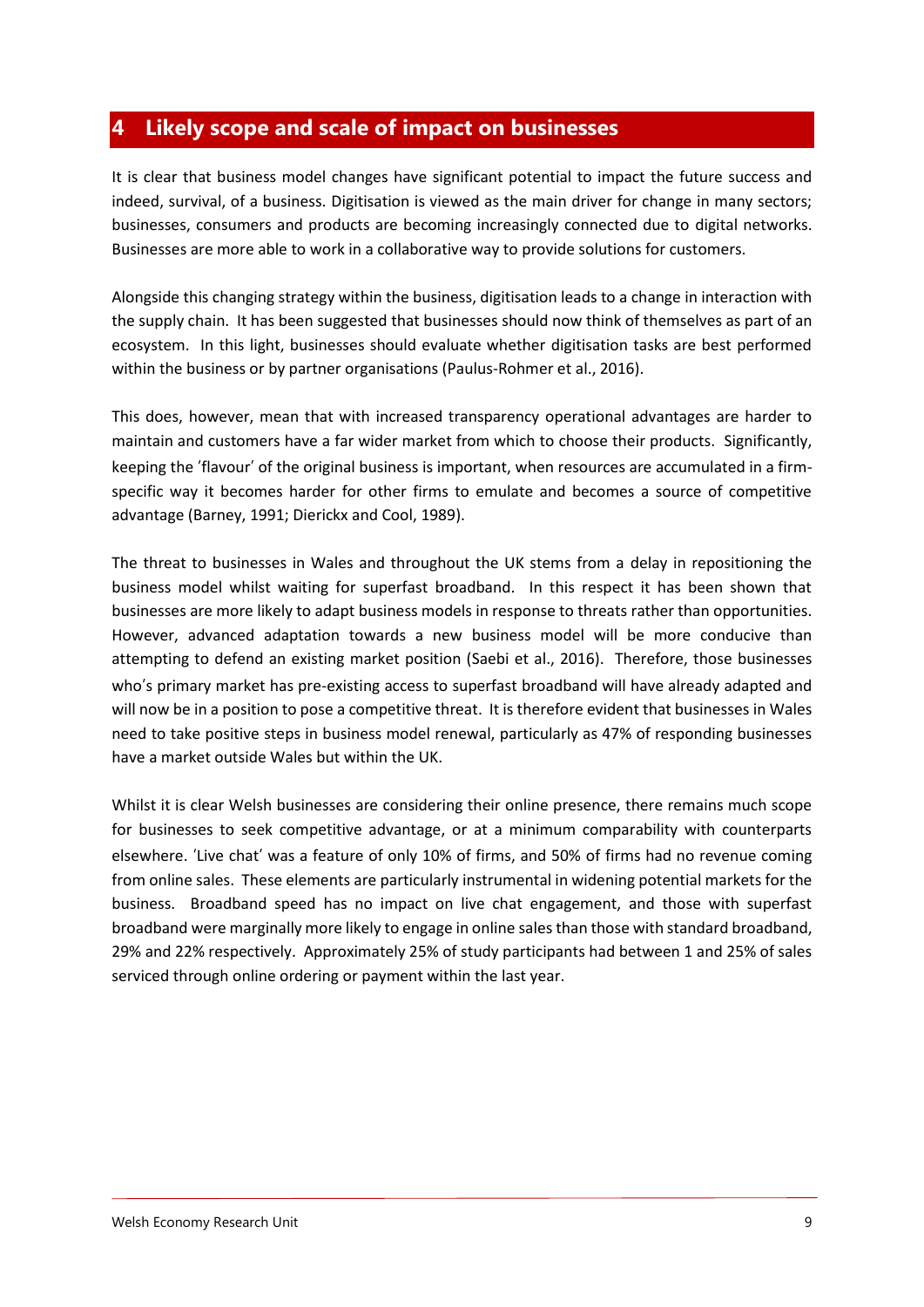### <span id="page-11-0"></span>**5 Lessons for Superfast Broadband Support in Wales**

The digitisation of business models is an inevitable development within an increasingly technological business environment, with demands for change impacting businesses of all size, sector and industry differently. The principal challenge for the SFBBE programme is to make businesses aware that a proactive rather than reactive approach to developing business models is essential. The key implications for the programme can be summarised as follows:

#### *Ensure that businesses in Wales do not view superfast broadband exploitation as an IT function.*

The literature makes it apparent that an individual within the business must be responsible for driving digitisation and that management must also value digital technology's place within the operations of the firm. Electing digitisation or servitisation champions can contribute to the success of initiatives.

#### *Support businesses to understand the different ways in which digital technologies can be incorporated into their business model*

It has been established that businesses can digitise their offer through adding services to their preexisting products, creating digital products for sale, or ultimately selling services. It is important to remember, however, that digitisation does not necessarily mean a renewal of all business functions and that keeping a 'unique flavour' to how the business operates is a source of competitive advantage.

#### *Offer a range of support for businesses at different stages of digital maturity*

Whilst a large number of the businesses that responded to the survey had a website presence, case study research highlighted that there are micro businesses in Wales with very limited digital literacy who would not respond to the survey or have knowledge to set up a website. This would suggest a need for events that cover the full range of digital business model functions: setting up a website, managing 'Live chat' and other customer contact, e-commerce and other functions.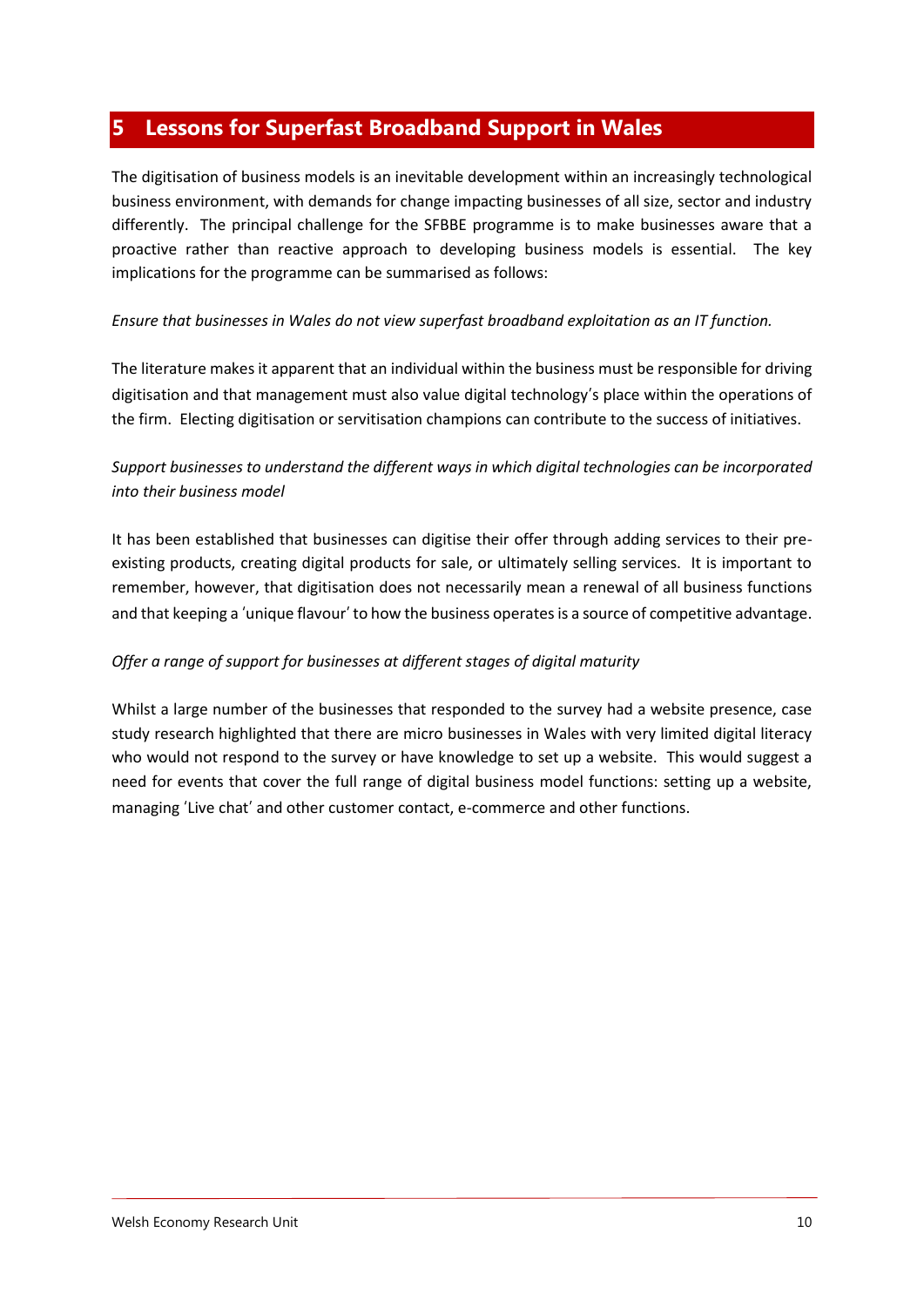#### <span id="page-12-0"></span>**References**

- Baines, T.; Lightfoot, H.W., (2014) 'Servitization of the manufacturing firm: Exploring the operations practices and technologies that deliver advanced services', *International Journal of Operations & Production Management*, 34 (1), pp. 2–35.
- Barney, J., (1991)'Firm resources and sustained competitive advantage', J*ournal of Management*, 17 (1), pp. 99–120
- Barquet, A. P. B.; De Oliveira, M. G.; Amigo, C. R.; Cunha, V. P., Rozenfeld, H., (2013) 'Employing the business model concept to support the adoption of product–service systems (PSS)', I*ndustrial Marketing Management*, 42, 693–704.

Belsky, S., (2017) 'Mobile Notifications: A Tragedy Of the Digital Commons'. Available at: [https://www.linkedin.com/pulse/mobile-notifications-tragedy-digital-commons-scott](https://www.linkedin.com/pulse/mobile-notifications-tragedy-digital-commons-scott-belsky?_lrsc=f47e84fb-5b59-4427-8954-84415cb901a7&utm_source=social&utm_medium=leap&utm_campaign=linkedin&src=li-leap)[belsky?\\_lrsc=f47e84fb-5b59-4427-8954-](https://www.linkedin.com/pulse/mobile-notifications-tragedy-digital-commons-scott-belsky?_lrsc=f47e84fb-5b59-4427-8954-84415cb901a7&utm_source=social&utm_medium=leap&utm_campaign=linkedin&src=li-leap) [84415cb901a7&utm\\_source=social&utm\\_medium=leap&utm\\_campaign=linkedin&src=li-leap](https://www.linkedin.com/pulse/mobile-notifications-tragedy-digital-commons-scott-belsky?_lrsc=f47e84fb-5b59-4427-8954-84415cb901a7&utm_source=social&utm_medium=leap&utm_campaign=linkedin&src=li-leap)

- Berman, S.J., 'Digital transformation: opportunities to create new business models', *Strategy & Leadership*, 40 (2), pp.16-24.
- Bettencourt, L.A.; Brown, S.W., (2013) 'From goods to great: Service innovation in a productdominant firm', *Business Horizons*, 56 (3), pp. 277–283 .
- Chalal, M.; Boucher, X.; Marquès, G., (2015) 'Decision support system for servitization of industrial SMEs: a modelling and simulation approach', *Journal of Decision Systems*, *24*(4), pp.355-382.
- Chesbrough, H., (2010) 'Business Model Innovation: Opportunities and Barriers', *Long Range Planning,* 43 (2-3), pp. 354-363.
- Chesbrough, H.; Rosenbloom, R. S., (2002) 'The role of the business model in capturing value from innovation: evidence from xerox corporation's technology spin-off companies', *Industrial and Corporate Change*, 11 (3), pp. 529
- Dierickx, I.; K. Cool, K., (1989) 'Asset stock accumulation and sustainability of competitive advantage', *Management Science*, 35 (12), pp. 1504–1511
- Hart, P.; Saunders, C., (1997) 'Power and trust: Critical factors in the adoption and use of electronic data interchange', *Organization Science*, 8(1), pp. 23–42.
- Kothandaraman, P.; Wilson, D. T., (2001) 'The future of competition: Value-creating networks', *Industrial Marketing Management*, 30(4), pp. 379–389.